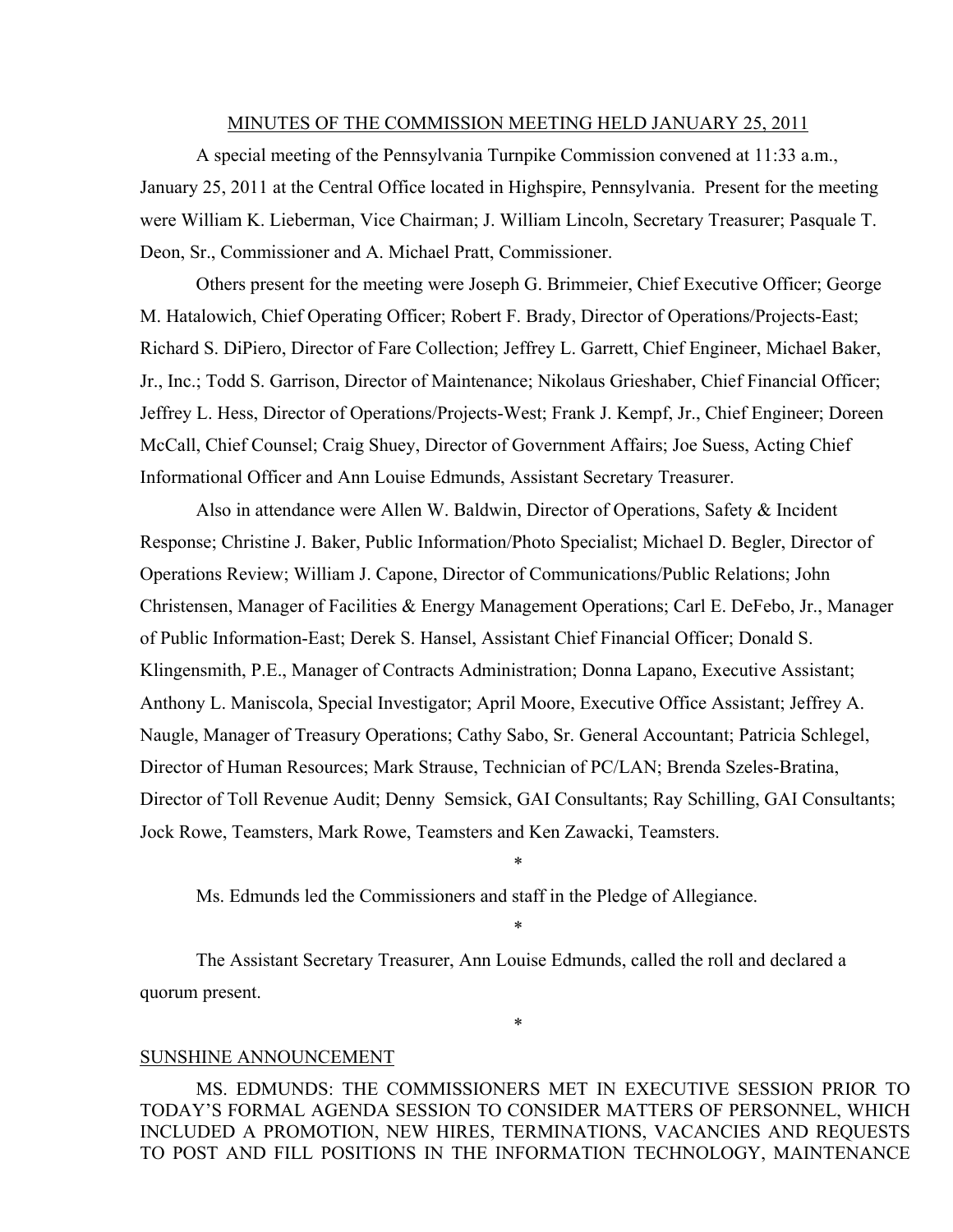AND FARE COLLECTION DEPARTMENTS, AND TO CREATE AND FILL A POSITION IN THE EXECUTIVE OFFICE.

THE COMMISSIONERS ALSO ENGAGED IN NON-DELIBERATIVE INFORMATIONAL DISCUSSIONS REGARDING VARIOUS ACTIONS AND MATTERS, WHICH HAVE BEEN APPROVED AT PREVIOUS PUBLIC MEETINGS.

\*

#### PUBLIC COMMENT

MS. EDMUNDS: THE PUBLIC IS WELCOME AT THIS TIME TO ADDRESS THE COMMISSION REGARDING ITEMS LISTED ON THE AGENDA OR OTHER ITEMS NOT LISTED ON THE AGENDA THAT ARE WITHIN THE COMMISSION'S AUTHORITY OR CONTROL.

IN ORDER TO CONDUCT AN ORDERLY, EFFICIENT, EFFECTIVE AND DIGNIFIED MEETING, ALL PERSONS WISHING TO ADDRESS THE COMMISSION SHOULD HAVE SIGNED IN AND REQUESTED TIME TO SPEAK. IF YOU HAVE NOT DONE SO, YOU ARE INVITED TO DO SO.

COMMISSIONERS, WE HAVE NO REQUEST TO ADDRESS THE COMMISSION. AT THIS TIME WE ASK ALL VISITORS TO STAND AND INTRODUCE YOURSELF.

RAY SCHILLING, GAI CONSULTANTS DENNIS SEMSICK, GAI CONSULTANTS KEN ZAWACKI, TEAMSTERS JOCK ROWE, TEAMSTERS MARK ROWE, TEAMSTERS

MS. EDMUNDS: THIS CONCLUDES THE PUBLIC COMMENT SECTION OF THE MEETING.

\*

#### MINUTES OF THE MEETING

Motion-That the Minutes of the meeting held January 11, 2011 be approved and filed-was made by Commissioner Lincoln, seconded by Commissioner Pratt; and passed unanimously.

\*

#### COMMUNICATIONS

Motion-That the Commission accepts and files the memos received from the Chief Counsel and the Manager of Procurement and Materials Management-was made by Commissioner Lincoln, seconded by Commissioner Deon; and passed unanimously.

\*

#### PERSONNEL

Motion-That the Commission approves the Personnel as amended-was made by Commissioner Deon, seconded by Commissioner Pratt; and passed unanimously.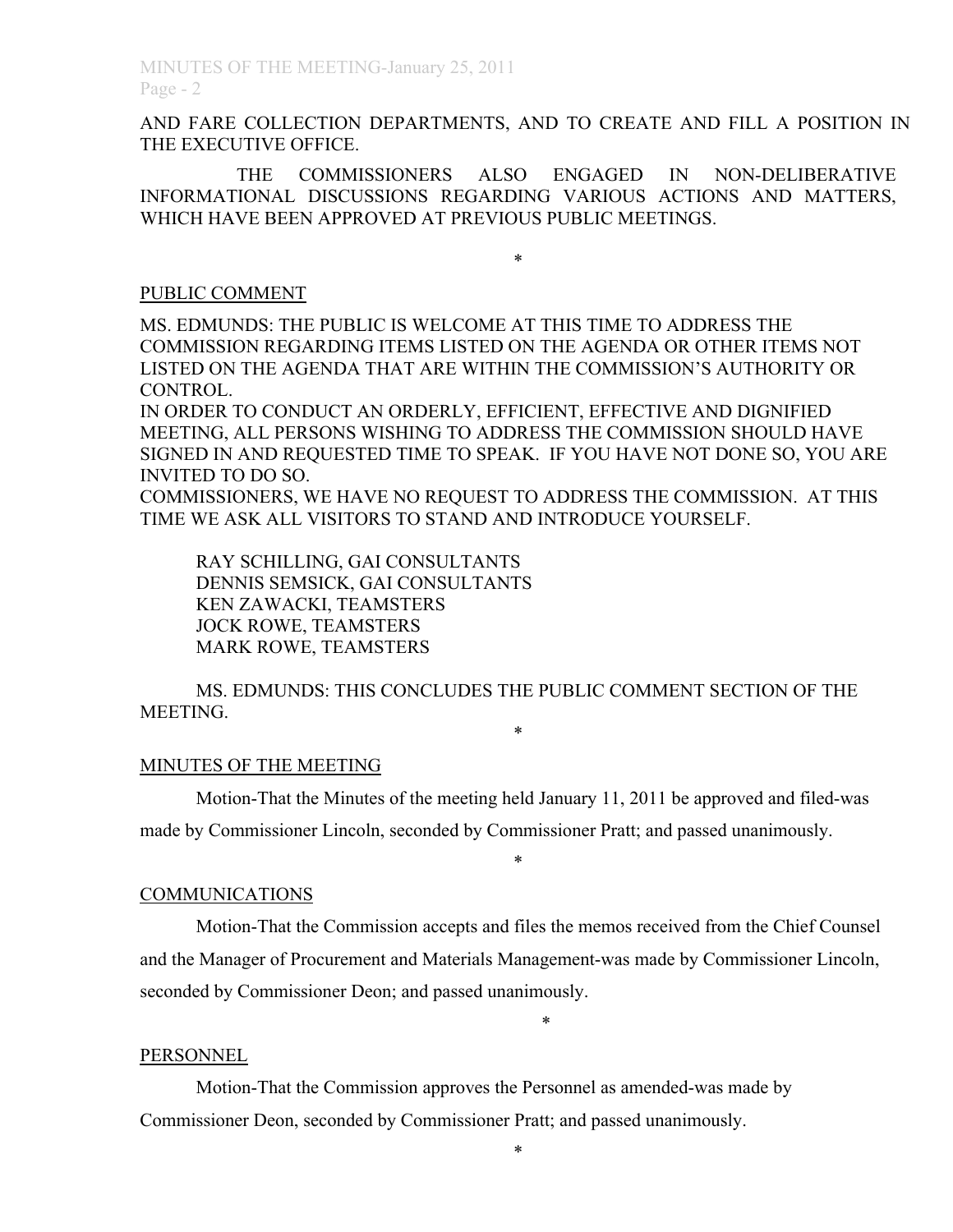## MINUTES OF THE MEETING-January 25, 2011 Page - 3

### NEW BUSINESS

### Reinvestments, Liquidations and Purchase of Securities

Upon the motion by Commissioner Deon, seconded by Commissioners Lincoln, the following Resolution was presented for adoption:

### RESOLUTION

BE IT RESOLVED that The Pennsylvania Turnpike Commission hereby ratifies the action of the Assistant Chief Financial Officer, with the approval of the Chief Executive Officer and the Consulting Engineer, in directing the Trustee to make the foregoing reinvestments, liquidations and purchases; and

BE IT FURTHER RESOLVED that copies of the Resolution certified by the Assistant Secretary Treasurer shall be forwarded to the Trustee as required in Article VI, Section 602 of the 2001 Amended and Restated Trust Indenture.

The following members voted yea: Commissioners Lieberman, Lincoln, Deon and Pratt. The motion passed unanimously.

\*

### **AGREEMENTS**

Motion-That the Commission approves the negotiation and execution of a Memorandum of

Understanding, a Work Order and Agreements for the items listed in memos "a, c and d":

- a. Memorandum of Understanding with the PA Dept. of Environmental Protection (DEP) or issuance of an RFP on behalf of the Commission by the DEP to provide funding and some technical support to the Commission to deploy Electric Vehicle Charging Stations at various service plazas;
- c. Assignment Agreement with Grandview Medical Company, for the emergency medical services, to assign its contract to Grandview Hospital as a result of its recent name change;
- d. Agreement with Upper Moreland Township for the Township to waive the new storm water management ordinance for the replacement of Bridge DB-155 at MP 342.75 for a fee of \$43,000.00.

-was made by Commissioner Lincoln, seconded by Commissioner Deon; and passed.

Item F-2b is being removed from the agenda

b. REMOVED Work Order #17 with TransCore to provide all services, labor, material, equipment and system support to design a replacement to the Ticket Handler (ELIT) and migrate our tickets from the magnetic strip ticket stock to a bar-coded ticket; at a not-toexceed amount of \$6,177,210.00;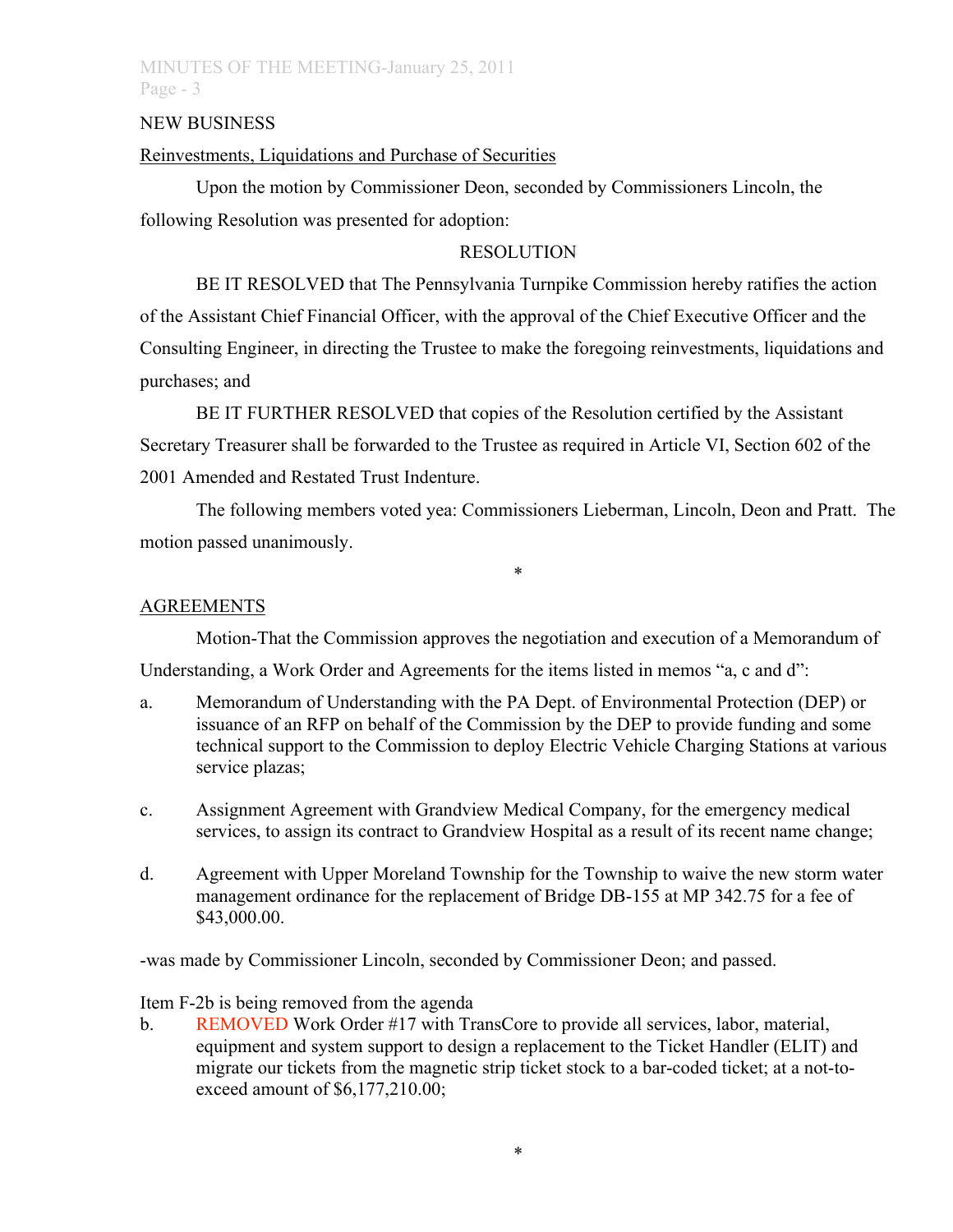### RIGHT-OF-WAY REQUESTS

Motion-That the Commission approves the Right-of-Way Requests for the items listed in

memos "a" through "c":

- a. Authorize the acquisition of Right-of-Way #17915, a total take parcel, necessary for construction of the Southern Beltway, by issuing payment in the amount of \$447,592.51 payable to Urban Settlement Company, Escrow Agent; representing fair market value, prorated taxes and recording fees; authorize the appropriate Commission officials to execute the agreement of sale; authorize the payment of additional statutory damages as calculated by the Legal Department and approved by the Chief Executive Officer; and payment of the fair market value to the property owners is contingent upon their delivery of a deed prepared by the Legal Department;
- b. Approve the plans entitled, "Drawings Establishing and Reestablishing Limited Access Highway and Authorizing Acquisition of Right-of-Way for Replacement of Bridge EB-212 at Milepost 244.91 in York County, Contract No. T-242.00T002-3-02, SR 1005 (Marsh Run Road) from Sta  $76+50.00$  to Sta  $88+39.00$  length = 1189 Ft/0.225 Mi."; as prepared by the Engineering Department for the replacement of Bridge EB-212 at MP T244.91;
- c. Authorize settlement of Right-of-Way #6456-A, a partial take parcel, necessary for the total reconstruction project from MP A20.00 to MP A30.00; by issuing settlement payment in the amount of \$10,400.00 payable to Stevens and Lee, Escrow Agent; and authorize the execution of all necessary documents to settle and discontinue.

-was made by Commissioner Lincoln, seconded by Commissioner Deon; and passed unanimously.

\*

## APPROVE ADVERTISING

Motion-That the Commission approves advertising for the items listed in memos "a" through

 $C$ ":

- a. Engineering firm to perform wastewater/environmental engineering-related services systemwide; and approve the preparation and execution of the agreement; at a not-to-exceed amount of \$1,000,000.00 or four (4) years, whichever occurs first;
- b. Vendor to perform mechanical and electrical maintenance services at the Central Administration Building (CAB), CAB annex office, Turnpike Industrial Park (TIP) Building, TIP maintenance building and the Steelton warehouse; and approve the preparation and execution of the agreement;
- c. Vendor to administer the COBRA benefits for three (3) years, with two (2) one-year options to renew.

-was made by Commissioner Deon, seconded by Commissioner Lincoln; and passed unanimously.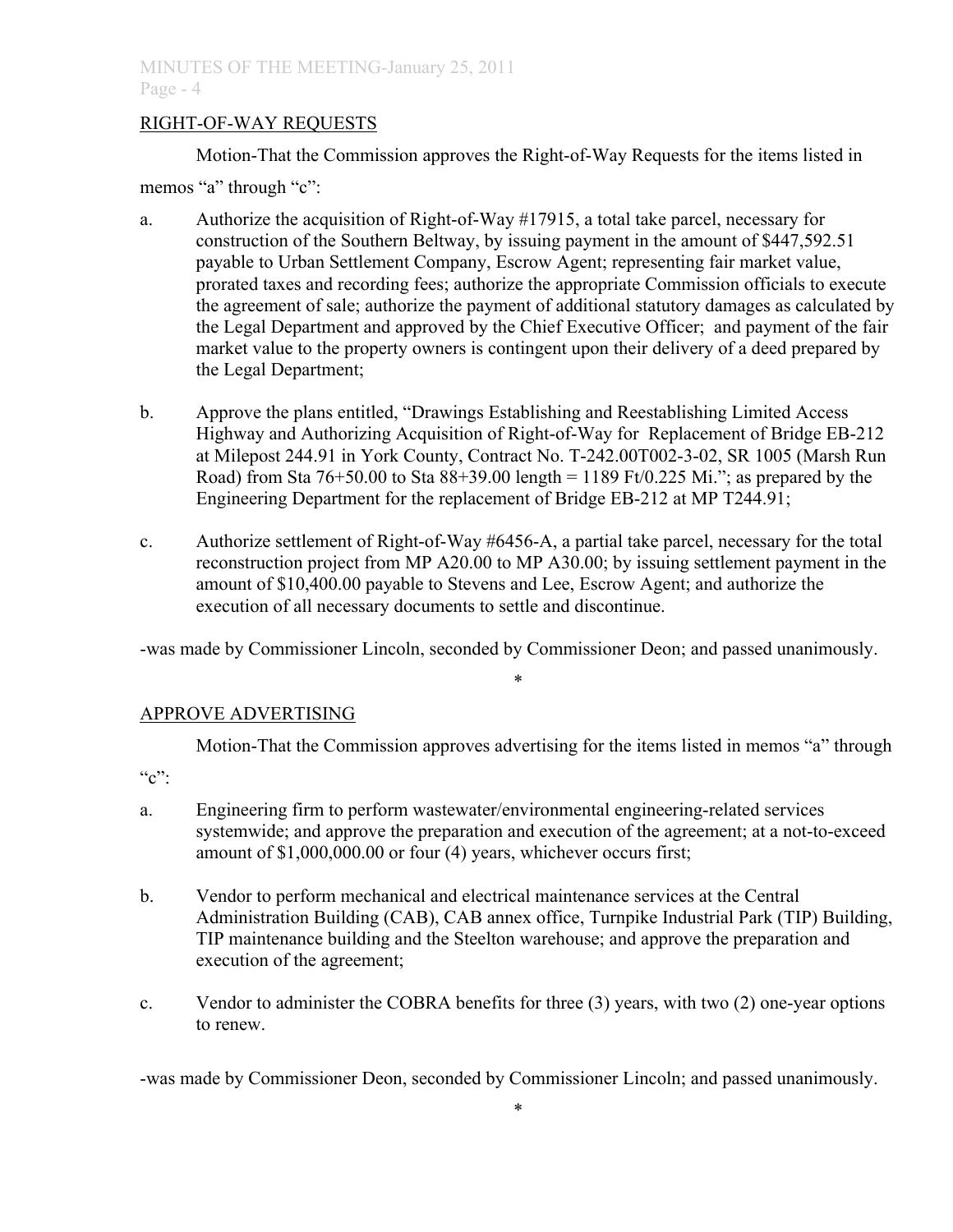## E-ZPASS INTERAGENCY GROUP PAYMENTS

Motion-That the Commission approves payments to the E-ZPass Interagency Group for the items listed in memos "a" and "b":

- a. Reimbursement for expenses incurred in supporting the backup Virtual Private Network Connection, for October through December 2010 in the amount of \$2,317.20;
- b. 2011 annual Interagency Group (IAG) assessment in the amount of \$70,000.00 for our participation in the E-ZPass Interagency Group.

-was made by Commissioner Lincoln, seconded by Commissioner Deon; and passed unanimously.

\*

## AWARD OF CONTRACTS

Motion-That the Commission approves the Award of Contracts for the items listed in memos

"a" through "f":

- a. Contract #EN-00097-03-02 for roadway and miscellaneous repairs between MP 75.39 and MP 179.44; to the lowest responsive and responsible bidder, New Enterprise Stone and Lime Co., Inc.; at a not-to-exceed amount of \$3,000,000.00;
- b. Contract #EN-00097-03-03 for roadway and miscellaneous repairs between MP 241.87 and MP 298.33; to the lowest responsive and responsible bidder, Handwerk Site Contractors; at a not-to-exceed amount of \$750,000.00;
- c. Contract #EN-00097-03-04 for roadway and miscellaneous repairs between MP A20.00 and MP A130.30; to the lowest responsive and responsible bidder, Road-Con, Inc.; at a not-toexceed amount of \$1,000,000.00;
- d. Contract #EN-00097-03-07 for roadway and miscellaneous repairs between MP 298.33 and MP 358.11; to the lowest responsive and responsible bidder, Road-Con, Inc.; at a not-toexceed amount of \$2,500,000.00;
- e. Contract #EN-00097-03-05 for roadway and miscellaneous repairs between MP 0.00 and MP 75.39, Toll I-376, Turnpike 66 and Turnpike 43; to the lowest responsive and responsible bidder; The Lane Construction Corporation; at not-to-exceed amount of \$750,000.00;
- f. Contract #EN-00097-03-06 for roadway and miscellaneous repairs between MP 179.44 and MP 241.87; to the lowest responsive and responsible bidder, Valley Quarries, Inc.; at a notto-exceed amount of \$2,000,000.00.

-was made by Commissioner Lincoln, seconded by Commissioner Deon; and passed unanimously.

# \*

# PTRC RECOMMENDATION

Motion-That the Commission approves the vendor selection recommendation for the Procurement Technical Review Committee and authorize the negotiation and execution of a contract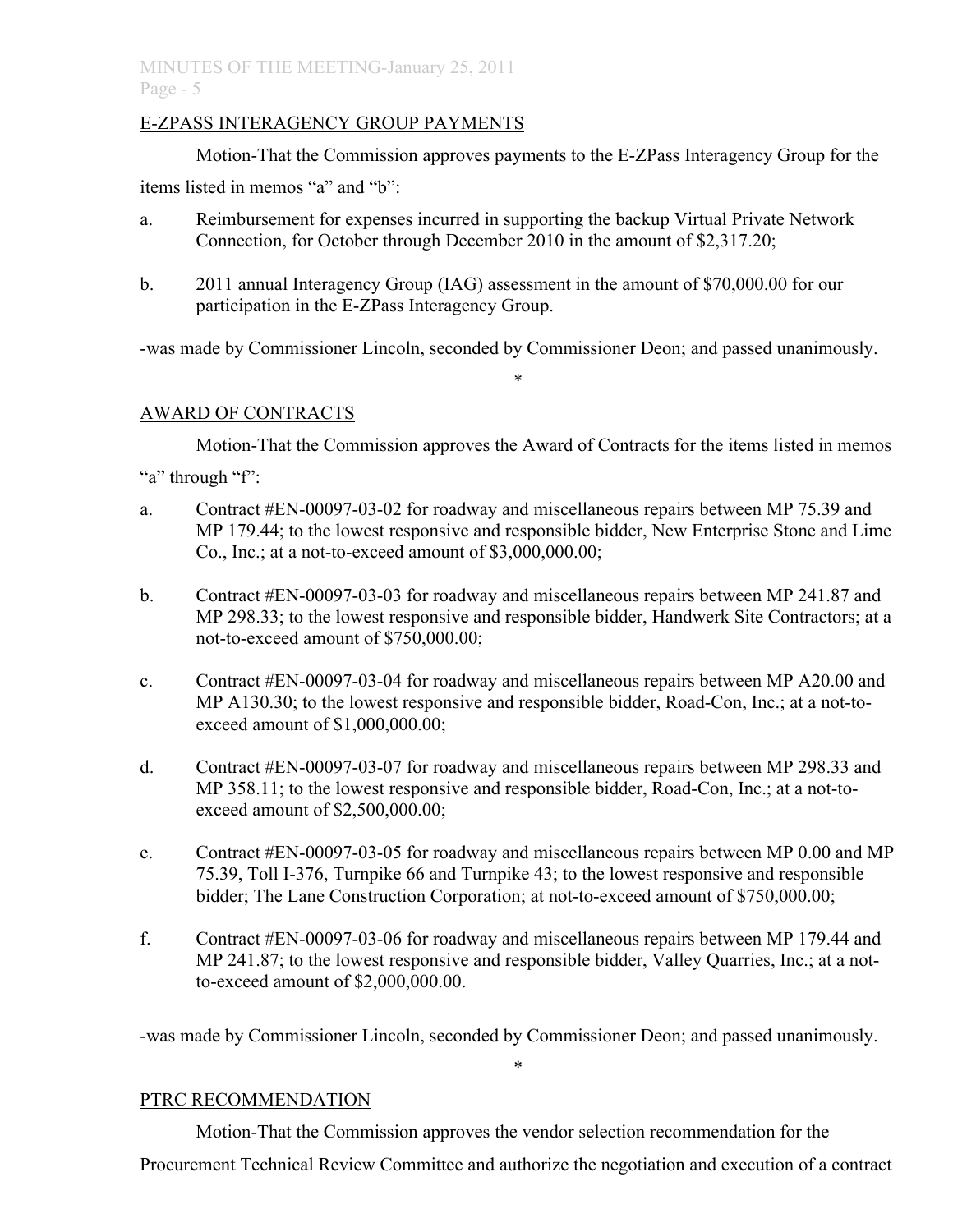## MINUTES OF THE MEETING-January 25, 2011 Page - 6

for the installation of Intelligent Transportation Systems Roadway Weather Information Systems (RWIS) to Wellington Power Corporation; at a not-to-exceed amount of \$1,664,524.00 for a period of one year-was made by Commissioner Lincoln, seconded by Commissioner Deon; and passed unanimously.

\*

# LEGAL ITEMS

Motion-That the Commission approves the write off of Property Damage Claims and the legal settlement for the items listed in memos "a" through "c":

- a. Write off of \$55,230.85 for Property Damage Claim #DC-1542;
- b. Settlement of *Rife v. Pennsylvania Turnpike Commission* case; authorize settlement in the amount of \$27,500.00 payable to Weber Gallagher Simpson Stapleton Fires & Newby, Escrow Agent; and the execution of all documents necessary to conclude and settle the matter;
- c. Write off of \$12,840.99 for Property Damage Claim #05-015-355.

-was made by Commissioner Lincoln, seconded by Commissioner Deon; and passed unanimously.

# **ITEMS ADDED TO THE FORMAL AGENDA**

\*

# CHANGE ORDERS

Motion-That the Commission approves the Change Orders for the items listed in memos "a"

through "c":

- a. Change Order #11 for Contract #T-048.00S002-3 with Walsh Construction for the replacement of the Allegheny River Bridge, for a decrease of \$913,087.33; decreasing the not-to-exceed amount to \$192,900,990.07;
- b. Change Order #7 for Contract #T-247.38F003-3-02 with Wohlsen Construction Company for general construction of the TIP building renovations, for an increase of \$78,462.88; increasing the not-to-exceed amount to \$5,337,334.10;
- c. Change Order #8 for Contract #T-247.38F003-3-04 with Lighthouse Electric Company for electrical work for the TIP building renovations, for an increase of \$177,212.20; increasing the not-to-exceed amount to \$7,431,208.31.

-was made by Commissioner Lincoln, seconded by Commissioner Pratt; and passed unanimously.

\*

# CHANGE ORDER AND FINAL PAYMENT

Motion-That the Commission approves Change Order #1 and Final Payment for Contract #T-

202.00R001-3-02 with Valley Quarries, Inc. for bituminous overlay between MP 201.70 and MP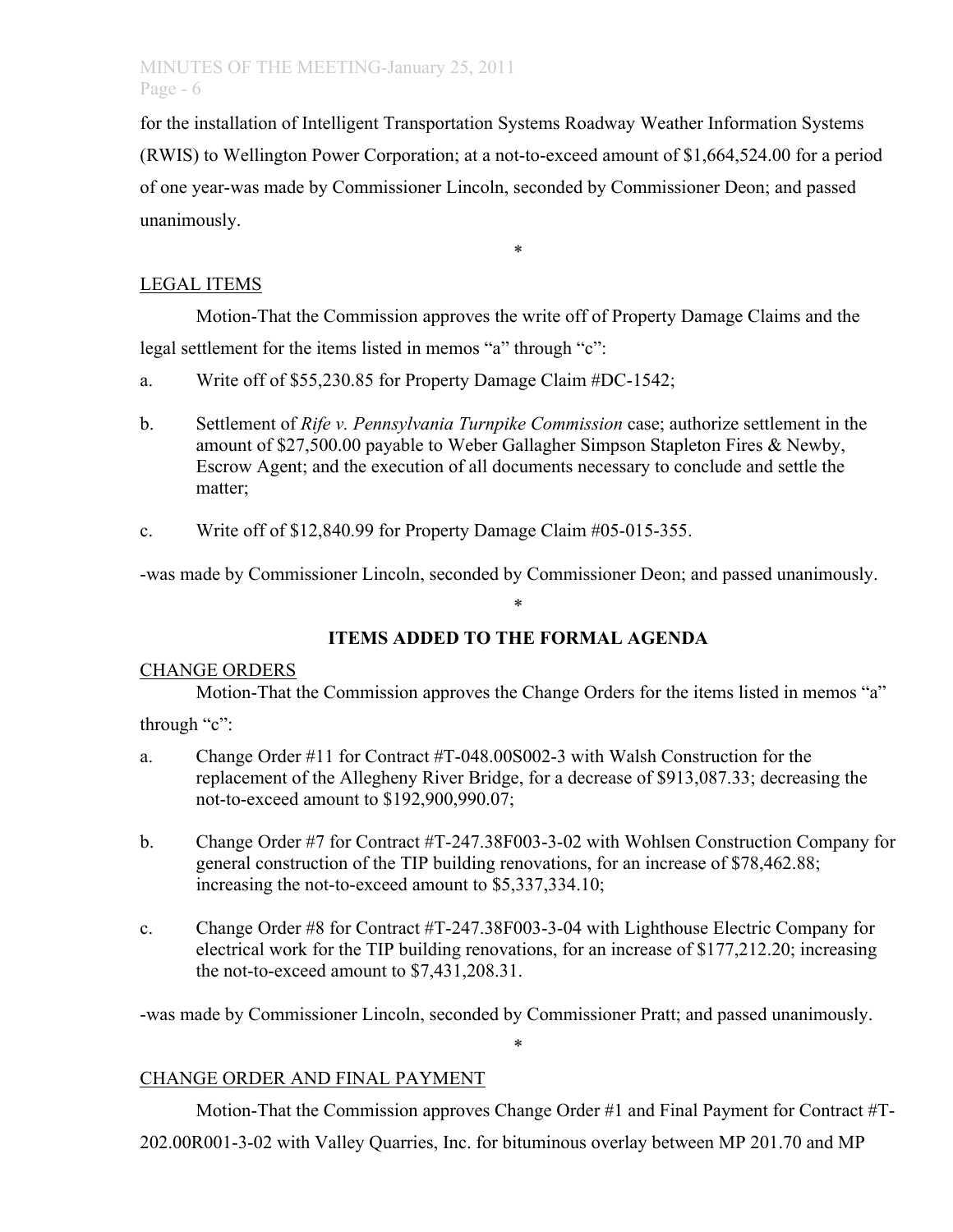## MINUTES OF THE MEETING-January 25, 2011 Page - 7

206.92; for a decrease of \$268,545.25, making the final contract value \$2,129,552.89 and the final amount due of \$109,903.60-was made by Commissioner Lincoln, seconded by Commissioner Deon; and passed unanimously.

\*

### CONTRACT AWARD

Motion-That the Commission approves the Award of Contract #T-319.30P001-3-02 for

construction of SR 29 Interchange, to the lowest responsive and responsible bidder, Allan A. Myers,

LP; at a not-to-exceed amount of \$48,031,413.02 and a contingency amount of \$2,500,000.00-was

made by Commissioner Lincoln, seconded by Commissioner Deon; Commissioner Pratt abstained.

COMMISSIONER PRATT: I ABSTAIN ON THE BASIS THAT THE COMPANY SET FORTH IN THIS AGENDA ITEM IS A CLIENT OF THE FIRM OF WHICH I AM A PARTNER. I ASK THAT THE SECRETARY PLEASE HAVE THE MINUTES OF THE MEETING REFLECT MY ABSTENTION ON THIS VOTE. The motion passed.

\*

### POST FORMAL

MS. EDMUNDS: WE DO HAVE A POST FORMAL MEETING TODAY.

GEORGE HATALOWICH: I WOULD LIKE TO THANK JOE FOR HIS MANY YEARS OF SERVICE AND I WOULD LIKE THE COMMISSIONERS TO PRESENT HIM WITH HIS RETIREMENT LETTER AND CERTIFICATE OF APPRECIATION. I'M NOT SURE IF YOU WOULD LIKE TO READ THE LETTER, IT GOES THROUGH MANY ACCOMPLISHMENTS THAT JOE HAD IN HIS EIGHT YEARS HERE.

VICE CHAIRMAN LIEBERMAN: MY PREDECESSOR MAY HAVE READ IT, BUT I'M GOING TO SAVE EVERYONE FROM ME READING THIS LETTER. THIS IS A BITTERSWEET DAY FOR US JOE. THE TURNPIKE IS DIFFERENT THAN WHEN YOU CAME HERE, I KNOW I SPEAK FOR EVERY COMMISSIONER HERE AND I WOULD LIKE EVERYONE TO SAY SOMETHING; IT'S BEEN GREAT TO HAVE YOU HERE. YOU'VE BEEN A GREAT CEO AND YOU ARE TO BE ADMIRED AND THIS COMMONWEALTH OWES YOU GRATITUDE OF DEBT.

COMMISSIONER PRATT: LET ME GIVE THE DEMOCRATIC RESPONSE…I WILL SAY SOME THINGS I'VE ALREADY SAID TO JOE. I'VE BEEN HERE FOR SEVENTEEN MONTHS, AND WE ALL HAVE HEARD SOME OF THE NEGATIVE THINGS SAID ABOUT THE TURNPIKE; BUT I CAN TELL YOU THAT WHEN I ARRIVED, I FOUND THAT IS WAS NOT TRUE. THIS TURNPIKE RUNS EFFICIENTLY, PROFESSIONALLY, AND ABOVE REPROACH AND THAT IS A TESTAMENT TO JOE AND HIS LEADERSHIP. I WOULD LIKE TO SAY PUBLICALLY, THAT JOE BRIMMEIER HAS BEEN AN EXCELLENT CEO FOR THIS TURNPIKE AND HE HAS CARRIED IT TO NEW HEIGHTS AND IT IS SOMETHING WE CAN BUILD ON AND WE SHOULD BE PROUD. JOE, THANK YOU AGAIN.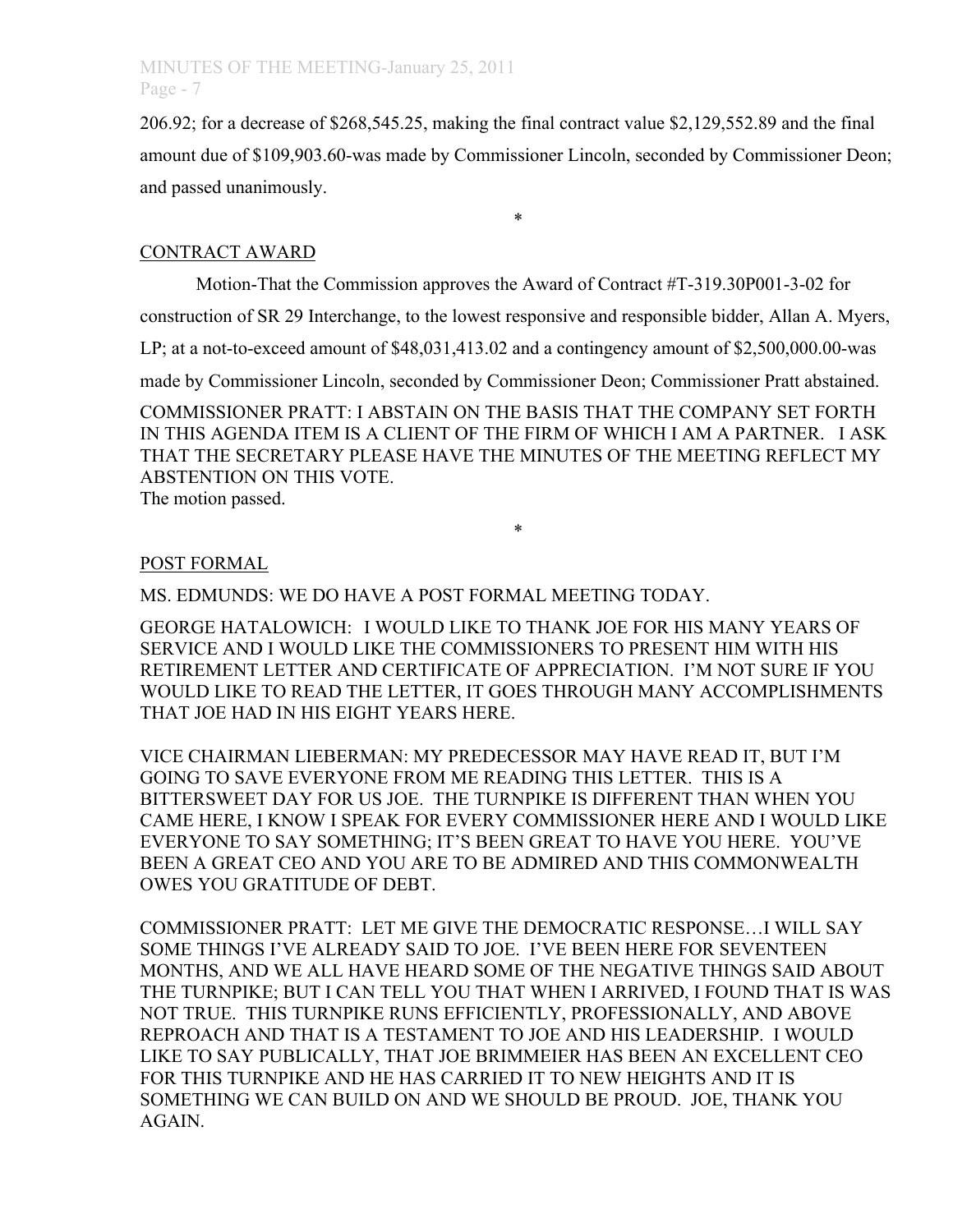JOE BRIMMIER: THANK YOU. I SAID THIS WHEN WE FINISHED THE WHOLE I-80 PROCESS, AND I MEAN IT; I'VE BEEN FORTUNATE ENOUGH TO BE ON A LOT OF DIFFERENT TEAMS IN MY LIFE; PROFESSIONAL, ATHLETIC, OFFICIATING, AND NO TEAM PULLED TOGETHER LIKE THIS TEAM PULLED TOGETHER WHEN WE HAD TO GET INTO THE FOX HOLE TOGETHER AND FIGHT. I MEAN THAT SINCERELY. BOTH SIDES OF THE AISLE, THERE WAS NO REPUBLICAN OR DEMOCRAT, THERE WAS A MISSION AND A GOAL AND WE LAID OUT A GAME PLAN AND WE MOVED FORWARD.

 I COULD TALK FOR HOURS ABOUT MY EXPERIENCES HERE, BUT WHEN YOU LOOK AT WHAT WAS ACCOMPLISHED HERE BECAUSE OF THIS TEAM EFFORT, BECAUSE OF A FOURTH-TWO AND A HALF PERCENT TOLL INCREASE THAT THIS COMMISSION HAD THE POLITICAL COURAGE TO PASS; WE NOW HAVE BILLIONS OF DOLLARS TO PUT INTO THIS ROAD IN THE LAST SIX YEARS AND IT'S RECOGNIZABLE IN EVERY SECTION OF THIS HIGHWAY.

WE HAD THE FIRST STRIKE AND WE ARE ALL HERE TODAY WORKING TOGETHER AND WE ALL LEARNED A LOT FROM THAT; EVERY SINGLE ONE OF YOU THAT GAVE UP YOUR THANKSGIVING WEEKEND TO WORK THE TOLL BOOTHS, AND I THINK WE ALL LEARNED WHAT IT'S LIKE TO BE A TOLL COLLECTOR, AND IT'S NOT EASY. WE WENT THROUGH THE LEASE, WE WENT THROUGH ACT 44, WE WENT THROUGH THE I-80 PROCESS AND WE ALL DID IT TOGETHER.

I WILL WALK OUT OF HERE WITH MY HEAD HELD HIGH BECAUSE OF EVERYONE IN THIS ROOM AND EVERYONE THAT WORKS OUR "BLOOD-LINE" AND WHAT WE SHOULD ALL STRIVE FOR IS THAT ROAD OUT THERE AND THAT'S THE GUYS/GALS IN THE UNION PLOWING THE SNOW, COLLECTING, ETC. I LOVE THIS PLACE AND I WILL MISS IT. BUT I'M MOVING ON WITH MY LIFE AND I KNOW ALL OF YOU WILL MOVE ON. THIS TRANSITION WILL BE A SMOOTH TRANSITION AND IT'S JUST A FACTOR OF GOVERNMENT, IT'S A FACTOR OF LIFE; AND WHEN I WALKED IN HERE EIGHT YEARS AGO, NO ONE KNEW WHO I WAS AND WE MAKE FRIENDS AND WE MAKE ENEMIES; BUT I STILL THINK WE ARE BETTER OFF TODAY AND I CAN'T TAKE THE CREDIT FOR THAT…IT'S FOR EVERYONE IN THIS ROOM, DOWNSTAIRS, OUT ON THAT ROAD. IT'S BEEN A GREAT GREAT RIDE AND ONE OF THE HIGHLIGHTS OF MY GOVERNMENT CAREER AND I WILL BEGIN TO PESTER YOU AS A PRIVATE CITIZEN.

VICE CHAIRMAN LIEBERMAN: BEFORE WE ADJOURN, LET ME JUST CONGRATULATE CRAIG SHUEY, WHO IS OUR NEW CHIEF OPERATING OFFICER OF THE TURNPIKE. AND CONGRATULATE GEORGE HATALOWICH WHO IS GOING TO BE WITH US AS A SENIOR ADVISOR. CONGRATULATIONS TO BOTH OF YOU.

### ADJOURNMENT

VICE CHAIRMAN LIEBERMAN: I WOULD LIKE TO ACCEPT A MOTION TO ADJOURN THIS MEETING IN HONOR OF JOE BRIMMEIER'S SERVICE AS CEO TO THE TURNPIKE.

Motion-That this meeting of The Pennsylvania Turnpike Commission be adjourned at 11:45 a.m. was made by Commissioner Lincoln, seconded by Commissioner Pratt; and passed unanimously.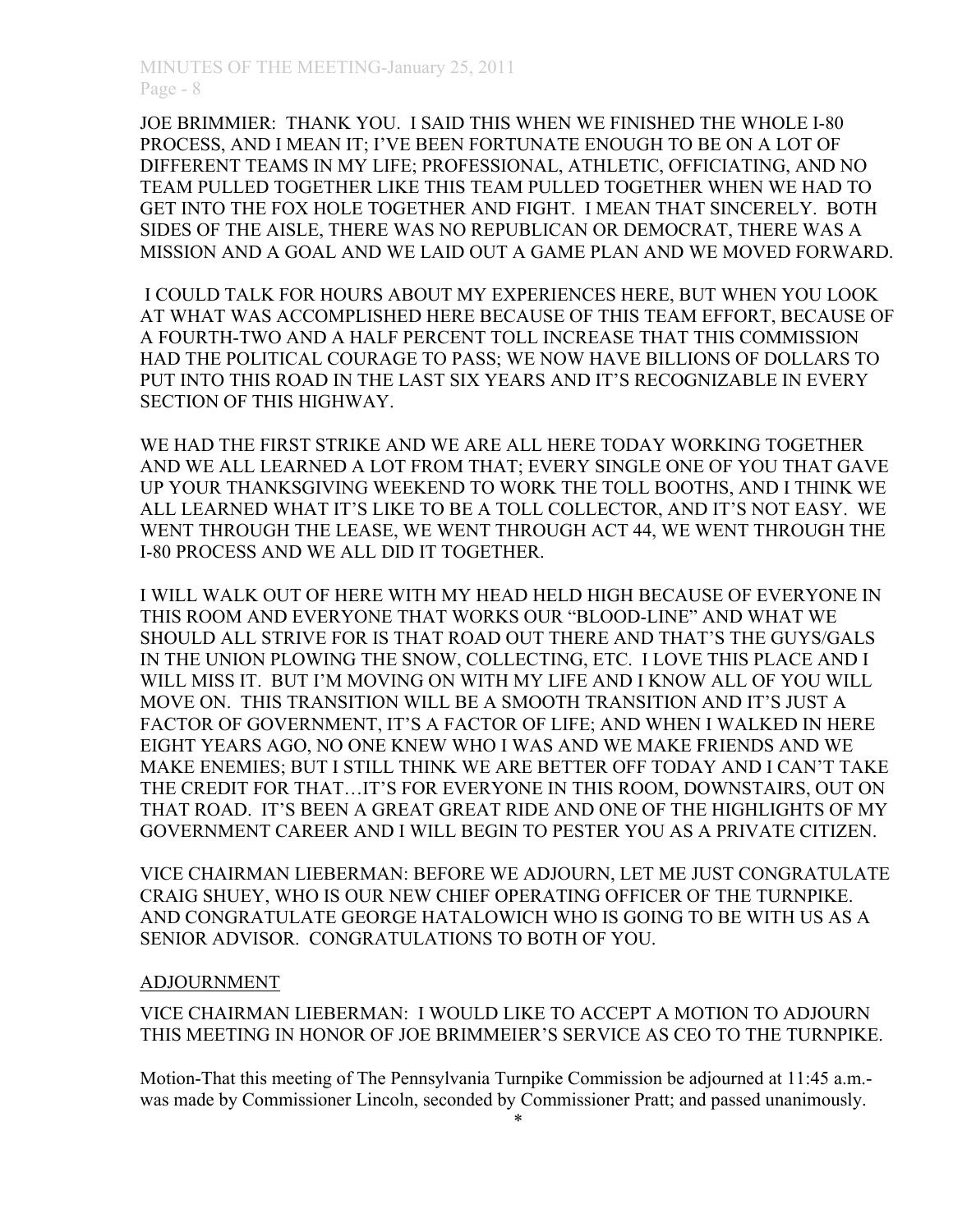PREPARED BY:

Ann Louise Edmunds Assistant Secretary Treasurer

# 01-25-11 APPROVED BY:

J. William Lincoln Secretary Treasurer